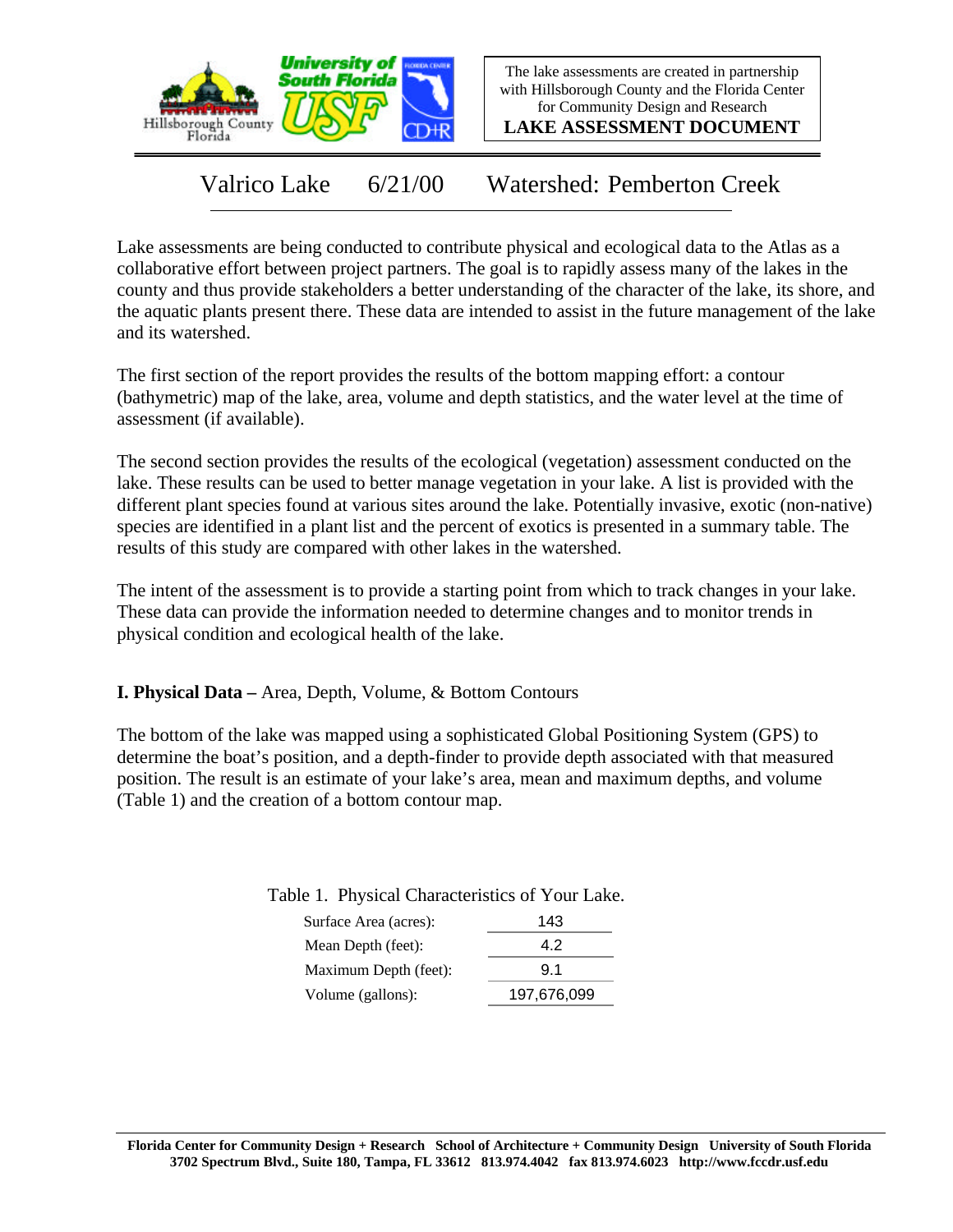

L a k e

Perimeter Ground L e v el

E X P L A N ATIO N : S u r v e y Date: March 25, 1999 La k e water level was u n a v aila ble when the lake w a s surveyed. Contours a r e expressed in absolute depth below this level.

# D AT A SOURCES:

Digit al orthophotos b y U nit e d **States** G e olo gic al Survey. All contours generaged b y Flo rid a Center for com m u nit y Design a n d **Research** b a s e d o n s u r v e y d a t a provided b y t h e Hillsborough County L a k e Management Program.



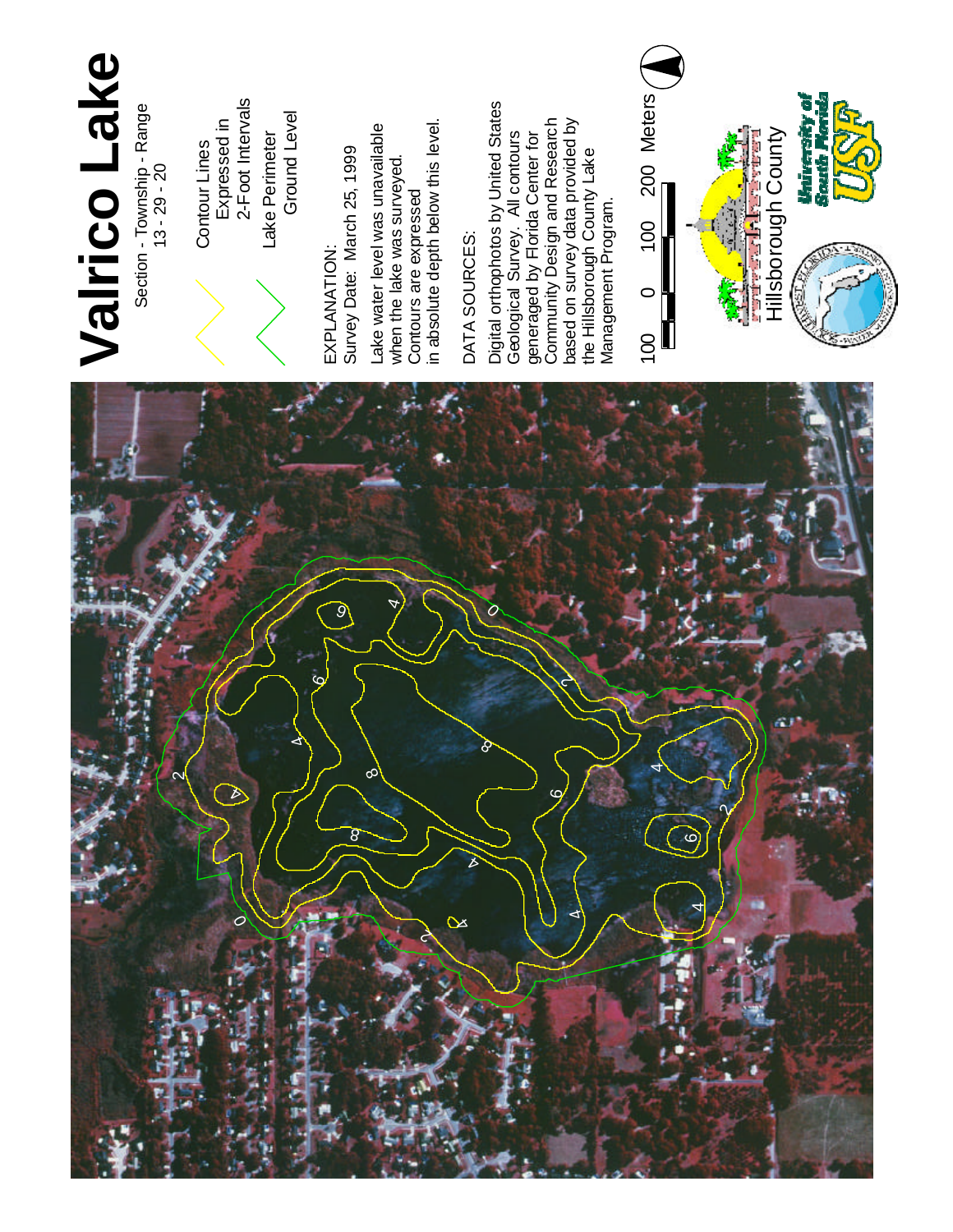

**LAKE ASSESSMENT DOCUMENT**

## Valrico Lake 6/21/00 Watershed: Pemberton Creek

### **II. Ecological Data**

Aquatic Plant Survey

Approximately equispaced sites are haphazardly mapped around the lake and the aquatic plants at each site are surveyed. The total number of species from all sites is used to approximate the total diversity of aquatic plants and the percent of invasive-exotic plants on the lake and in the watershed (Table 2). Many of these plants are considered ecologically harmful, as they tend to out-compete native species. Such "nuisance" plants can also make boating and other recreational activities difficult or impossible. The common and scientific names of plant species found on your lake are listed in Table 3.

> Table 2. Comparison of species diversity between your lake and other assessed lakes located within your watershed.

|                        |     | Valrico Lake Pemberton Creek |
|------------------------|-----|------------------------------|
|                        |     | (Average)                    |
| Number of Taxa:        | 24  | 19                           |
| Percent Exotic Plants: | 17% | 20%                          |

Table 3. Botanical and common names of the most commonly found plants on your lake. Percent frequency (of occurence), habit (location where found), status (native or exotic), and EPPC status are provided.

| Common Name                            | are provided.<br><b>Plant Species</b> | Frequency | Habit     | <b>Status</b>  | <b>EPPC</b> |
|----------------------------------------|---------------------------------------|-----------|-----------|----------------|-------------|
| Water Primroses, Primrosewillow        | Ludwigia spp.                         | 100%      | Emergent  | <b>Unknown</b> | NL          |
| Hydrilla, waterthyme                   | Hydrilla verticillata                 | 87%       | Submersed | Exotic         |             |
| Water Spangles, Water Fern             | Salvinia minima                       | 87%       | Floating  | Native         | NL          |
| Manyflower Marshpennywort, Water Penny | Hydrocotyl umbellata                  | 80%       | Emergent  | Native         | <b>NL</b>   |
| Smartweed, Knotweed                    | Polygonum spp.                        | 80%       | Emergent  | Native         | NL          |
| Willow                                 | Salix spp.                            | 80%       | Emergent  | Native         | <b>NL</b>   |
| Coontail                               | Ceratophyllum demersum                | 67%       | Submersed | Native         | <b>NL</b>   |
| Algal Mats, Floating                   | Algal spp.                            | 60%       | Floating  | Unknown        | Unknow      |
| <b>Alligator Weed</b>                  | Alternanthera philoxeroides           | 33%       | Emergent  | Exotic         | Ш           |
| Sedge                                  | Scirpus spp.                          | 33%       | Emergent  | Unknown        | <b>NL</b>   |
| Common Waterweed                       | Egeria densa                          | 27%       | Submersed | Exotic         | Unknow      |
| Sedge                                  | Cyperus spp.                          | 20%       | Emergent  | Unknown        | NL          |
| Common Duckweed                        | Lemna spp.                            | 13%       | Floating  | Native         | NL          |
| Bulltongue Arrowhead, Duck Potato      | Sagittaria lancifolia                 | 13%       | Emergent  | Native         | NL          |
| Southern Red Maple                     | Acer rubrum var. trilobum             | 7%        | Emergent  | Native         | NL          |
| Common Bacopa, Herb-Of-Grace           | Bacopa monnieri                       | 7%        | Submersed | Native         | NL          |

Florida Center for Community Design + Research School of Architecture + Community Design University of South Florida 3702 Spectrum Blvd., Suite 180, Tampa, FL 33612 813.974.4042 fax 813.974.6023 http://www.fccdr.usf.edu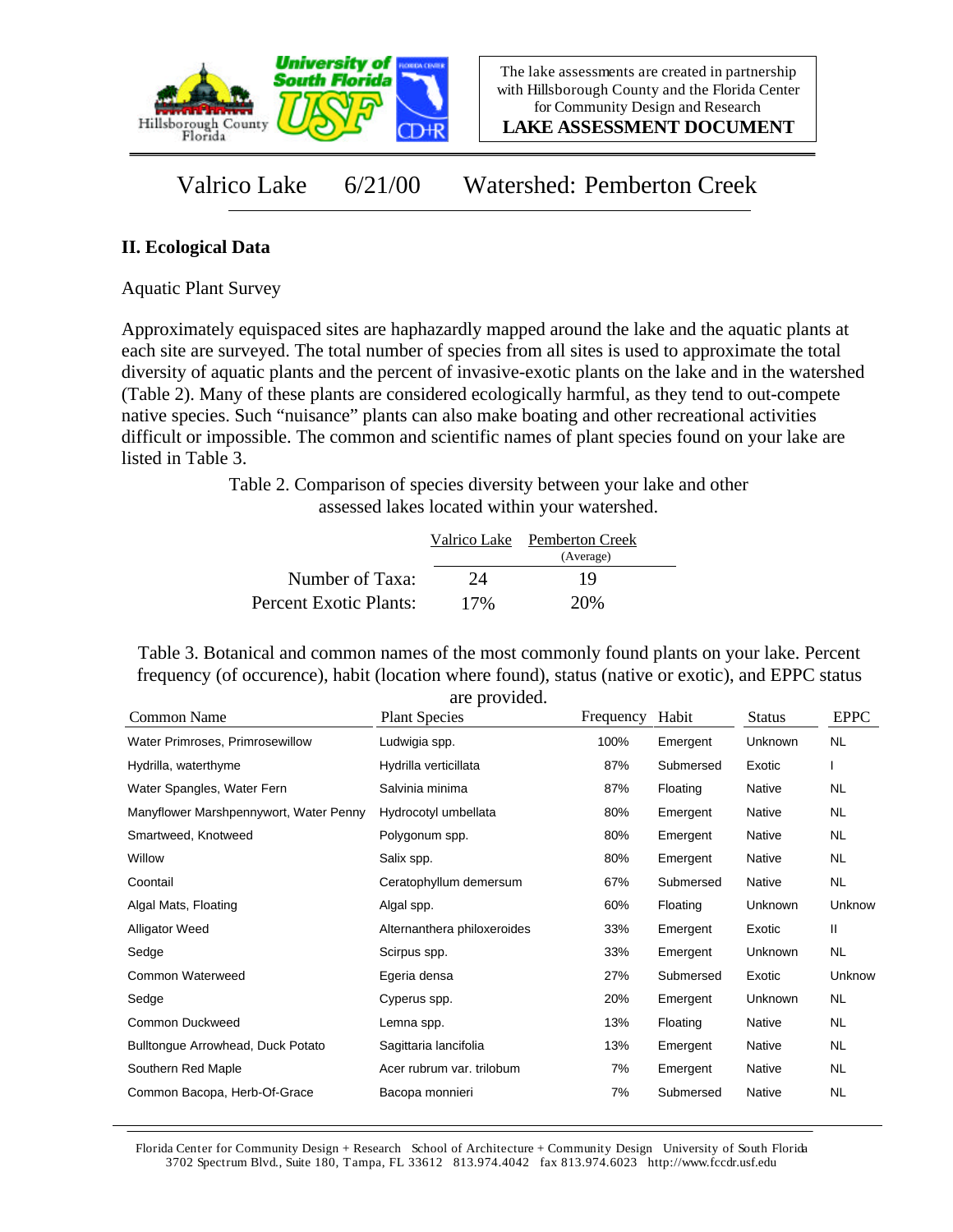# Valrico Lake 6/21/00 Watershed: Pemberton Creek

| <b>Atlantic White Cedar</b>       | Chamaecyparis thyoides | 7% | Emergent  | Native         | <b>NL</b> |
|-----------------------------------|------------------------|----|-----------|----------------|-----------|
| Lake Hygrophila, Gulf Swampweed   | Hygrophila costata     | 7% | Emergent  | Native         | <b>NL</b> |
| Water Spinach                     | Ipomoea aquatica       | 7% | Emergent  | Exotic         |           |
| Southern Cutgrass                 | Leersia hexandra       | 7% | Emergent  | Native         | NL        |
| <b>Giant Duckweed</b>             | Spirodela polyrhiza    | 7% | Floating  | Native         | <b>NL</b> |
| Cattails                          | Typha spp.             | 7% | Emergent  | Native         | NL        |
| <b>Unidentified Plant Species</b> | <b>UNKNOWN SPP</b>     | 7% | Unknown   | <b>Unknown</b> | Unknow    |
| <b>Bladderwort</b>                | Utricularia spp.       | 7% | Submersed | Native         | NL        |

Florida Center for Community Design + Research School of Architecture + Community Design University of South Florida 3702 Spectrum Blvd., Suite 180, Tampa, FL 33612 813.974.4042 fax 813.974.6023 http://www.fccdr.usf.edu